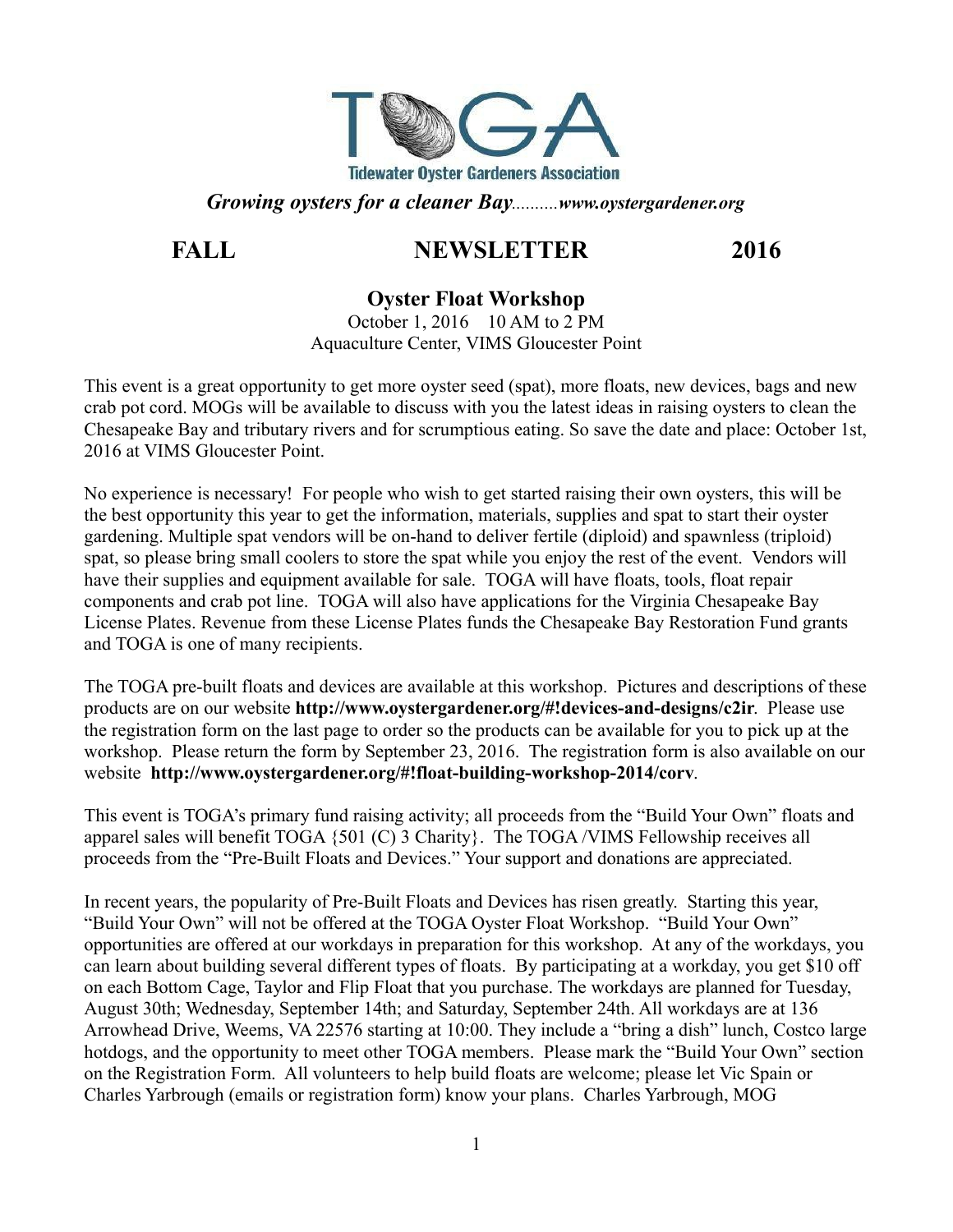## **Volunteers Needed for Stratford Hall Festival, September 17-18**



More than 5,000 people attended last year's Wine and Oyster Festival at Stratford Hall and the festival won the 2015 Virginia Wine Lover Readers' Choice Award. That success was made possible in part by a dedicated cadre of TOGA volunteers led by Mike Sanders. Our friends at Stratford Hall donated \$3,500 to TOGA to say "thank

you" for the excellent support TOGA provided. This year's festival is the Hall's 10th anniversary for the event and the 4th year with TOGA partnership featuring the exceptional pairing of wines and oysters. TOGA is being described in an extensive media campaign leading up to the festival as a major event partner. At the festival itself, we will have two forums for public outreach: our dedicated TOGA tent and a large Education Tent for scheduled informative and fun programs.

The festival will be held at the ancestral home of the Lee family in Stratford, Virginia, the weekend of September 17th and 18th. The hours are from 10:00am to 6:00pm Saturday and from 11:00am to 5:00pm on Sunday (which includes an Antique Car Show). In addition to Virginia wineries and oyster growers, the festival will offer specialty foods, arts and crafts, kids' activities, shucking classes and oyster cooking demonstrations. Ticket information is available at http://www.stratfordhall.org/events/10th-annual-wine-oyster-festival/, but volunteers do not need to purchase a ticket.

Volunteers are needed to support the oyster growers, man the TOGA tent, coordinate activities in the Education tent, help at the festival entrance and generally pitch in where needed. All volunteers will be provided with TOGA tee-shirts for the event. Whether you can volunteer for both days fulltime or as little as a half day either day, your participation will be highly appreciated. Volunteers will get wristbands when checking in at the festival.

Just as this event has grown each year, the number of volunteers required has also increased. If you would like to volunteer, please go to **http://www.oystergardener.org/#!stratford-hall/c1bbo** and click on one of the links to download a volunteer information sheet. The WORD file can be filled out and emailed to Laura Todd (**lauratodd.nc@gmail.com**). The PDF version can be printed, filled out and scanned for emailing or can be mailed to Laura (965 N. Glebe Rd., Montross VA 22520). Or you can just email Laura with the information requested. Let us know which day(s) you're available, how to reach you and your unisex shirt size.

This year's event coordinators, Brian Wood and Laura Todd, look forward to seeing you at the festivities.  *Laura Todd, MOG, Ann Wood*

### **Exciting New Venue Agrees to Co-Host Tidewater Oyster Gardeners Association Annual Oyster Tasting Event, October 29**

Good Luck Cellars in Kilmarnock, VA has graciously agreed to co-host the Annual Tidewater Oysters Gardeners Association TOGA Oyster Tasting Event on October 29th on the grounds of their beautiful winery and vineyards. This year we've made several exciting changes in the event, including an offering of grilled and cooked oysters in addition to the usual raw oysters on the half shell from several local oyster growers. There will also be wine tastings hosted by Good Luck Cellars and even a local caterer for the folks who want a little something to eat besides oysters.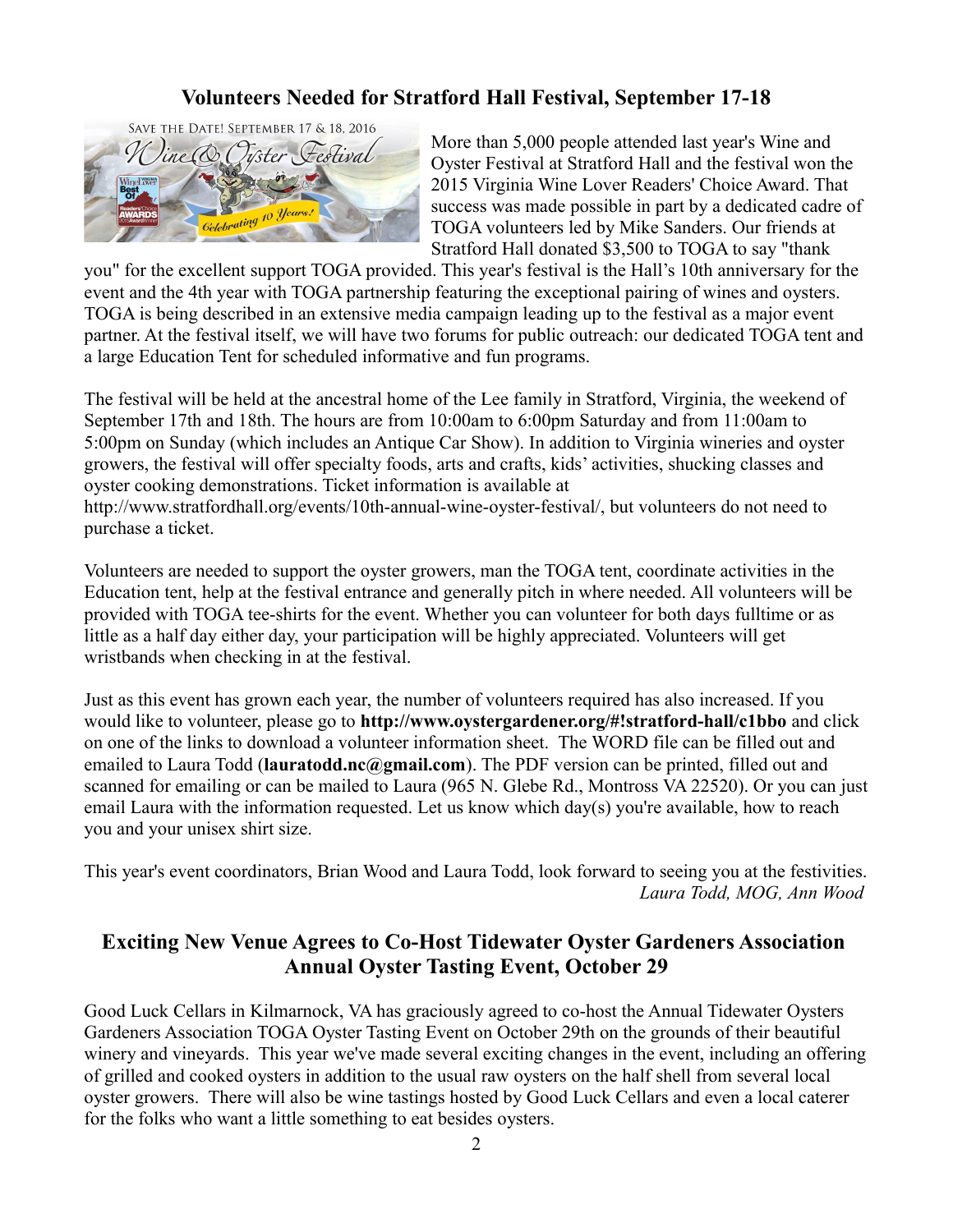"Please mark your calendars to come and enjoy this idyllic setting in one of the most beautiful areas of Virginia," said TOGA President Mike Sanders. "This year we've improved the very popular oyster tastings annually held successfully in Gloucester for many years. We think these changes will bring even bigger crowds of oyster lovers," he said.

Besides the offerings of variously cooked oysters, this year's event will be a la carte as compared to the ticket purchasing for a set number of oysters as done in the past. The wine tasting will be \$8 for 8 tastings, fresh oysters on the half shell will be a buck a shuck, and cooked oysters will vary in price depending on the preparation. There will also be the extremely popular raffle of oyster-related gear and equipment.

"We hope to see many hungry folks trying fresh oysters from our local growers, with the bonus of pairing some delicious wines that will add to their enjoyment," said Sanders. The event will run from 11:00 a.m. to 4:00 p.m. and there will be plenty of free parking.

According to the Good Luck Cellars website: "Seven years ago, vineyard owners, Paul and Katie Krop shared a vision of creating a community-based vineyard and winery out of a parcel of land that had been used for mining top soil, sand, and gravel. The earth remaining from the mine was full of sand and gravel - perfect for cultivating grapevines. With the help of an amazing team of experts and the support of family and friends, Paul and Katie have planted 12 acres of vines and an impressive production facility for all of their estate-grown wines. Paul and Katie's passion for the chemistry of winemaking stems from their first career in medicine. They began making wine in small batches in their home in Virginia Beach out of fruits grown in their own backyard. When they discovered the Good Luck land just outside of Kilmarnock, they saw a perfect location to expand their hobby into a business."

"Please join us for some great oysters and wine, where you'll enjoy the scenery and relax with some friends," said Sanders. *Terry Lewis, MOG*



# **Recap of the Middle Peninsula Oyster Fair**

On April 16, 2016, we had a great educational event at Gwynn's Island. The experiences and problems of both experienced and novice oyster gardeners were shared. Many questions were discussed and tips given to aid future success. At least 60 attended the fair and the vendors did well selling spat and equipment.

After introductions and a preview of coming

events, Terry Lewis gave a preview of upcoming events. Then Klaus Boese reviewed the great work being done with the Boys and Girls Club at Camp Kekoka in Kilmarnock. See article by Klaus below.

The main program consisted of a panel discussion moderated by TOGA VP Terry Lewis. Discussion leaders included a mix of experienced and novice oyster gardeners including Carl Zulick, Brian Wood , Jennifer Palazzo, and Vic Spain. In fact, the attendees provided some very interesting questions and gave their personal experiences with a number of issues.

Some of the topics were Polydora websteri, those little mud worms that make oyster shells break during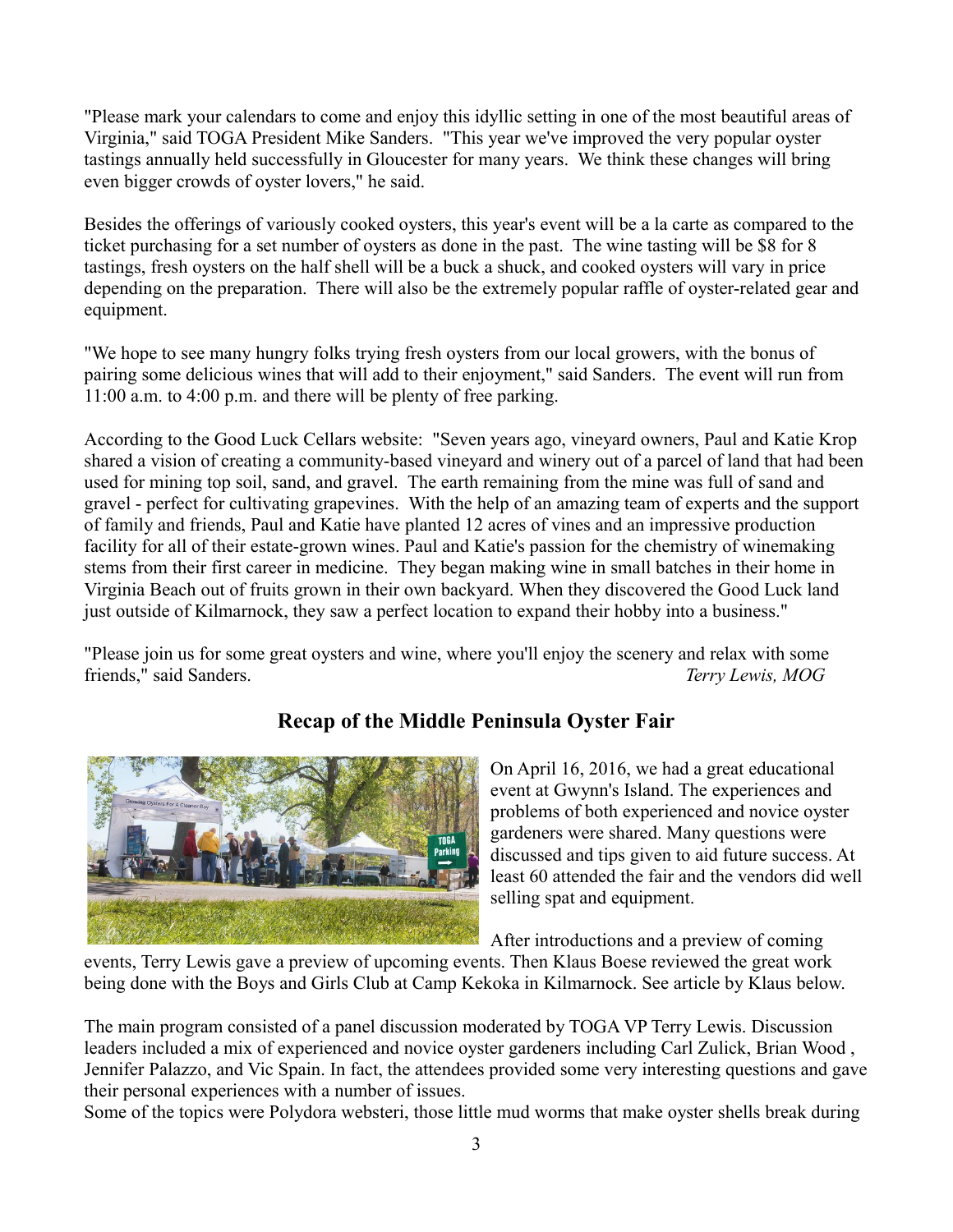shucking have been showing up in the past year; spat, such as what kind, when to start, where to buy; should one build her own oyster reef; how to manage a heavy float; encouraging wild strike; cleaning oysters and floats; condemned waters; harvesting oysters in summer; oyster gardening permit.  *Vic Spain, MOG*

### **Recap of Master Oyster Gardener Refresher Course, July 12, 2016**



There were thirty-five attendees at the Course, and some people had to be turned away for lack of space in the facility at VIMS. Nine of the attendees were Master Oyster Gardeners, and the rest were members of TOGA.

The meeting opened with a welcome by Mike Sanders, on behalf of TOGA, and then another by Karen Hudson, on behalf of VIMS.

Karen then gave a talk on Best Practices on Handling and Eating Oysters. Two take-aways were 1) After receiving a cut while working with oysters, floats or any other exposure to sea water, one should immediately wash thoroughly (two minutes) with soap and water. Antibacterial soaps like Hibiclens may be used. Some

recommend application of an ointment like Neosporin and covering with a bandaid. If redness or any other sign of infection appears at the site, see a doctor immediately and tell her about the exposure to sea water. 2) Oysters harvested or purchased for consumption should be put on ice immediately after their removal from the water and should never be allowed to warm up before eating them.

TOGA founder Jackie Partin, then talked a little about the history of TOGA, since its founding in 1996, and incorporation in 1997. The first Annual Meeting had twenty members present. Currently the membership is more than 700. From the beginning, education has been the goal of the organization, as stated in the ByLaws: to educate in oyster aquaculture methods, to promote oyster garden aquaculture in the Chesapeake Bay and its tributaries, and to promote the environmental health of the Chesapeake Bay and its tributaries through oyster cultivation and by other means.

Commercial oyster aquaculture has been enormously successful and is still growing, but TOGA still has a job to do. The use of triploid oysters bred to be disease resistant has made commercial aquaculture possible, but it does nothing to increase the population of diploid, reproductive native strains of oysters in the Bay. These native strains show some signs of having increased resistance to the predominant oyster parasites, but there are not enough native oysters growing in the Bay to be self-sustaining. Although it may not be possible for this to happen, oyster gardeners can at least try to help. In addition to growing triploids for our eating pleasure, we can also each grow a thousand or more wild oysters that are capable of reproduction. The catch is to find a way for gardeners to have spat from native, wild oysters available to purchase. Currently it is a hit or miss thing, although the Chesapeake Bay Foundation has been able to arrange to have a supply for it's members. This is something we must work on.

The first invited speaker was our friend, Bob Fisher, VIMS Fisheries/Seafood Technology Specialist, who gave a great talk on Cownose Rays, which he describes as Flattened Sharks. We learned that clams,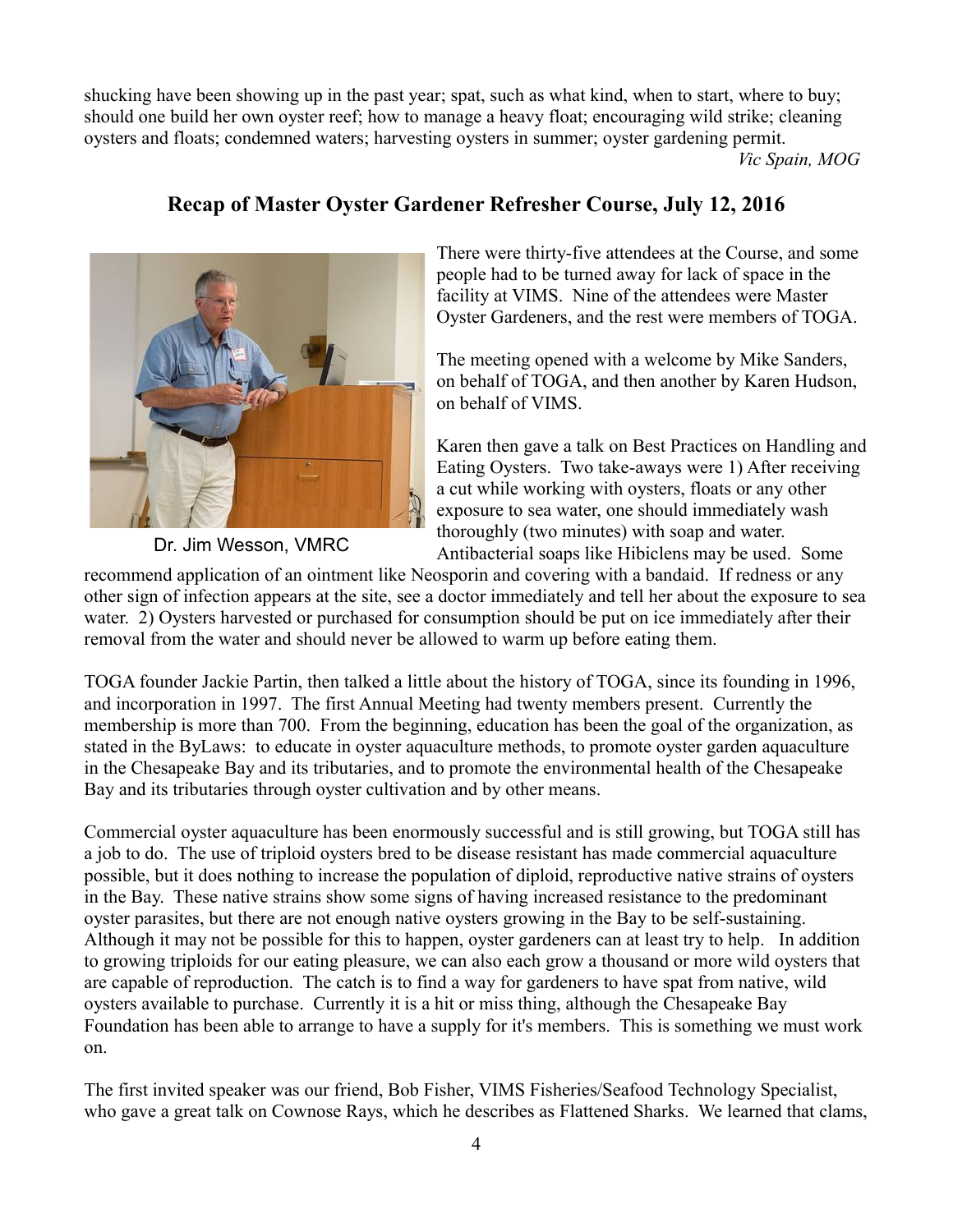not oysters are their preferred food. Oysters actually may injure them. Bob's photos and videos were great, as usual, and his talk was really enjoyed by everyone.

Dr. Jim Wesson, Oyster Restorer for the Virginia Marine Resources Commission, told us there are now 1124 permitted oyster gardeners. Obviously, many gardeners still don't have permits. He emphasized the ease of filing a permit, and the fact that having a permit protects oyster gardeners from situations that might make it difficult to grow oysters from a private dock. Jim also told us about a Smart Phone App, VMRC Maps, which may be obtained free from the App Store, and which can put an immense amount of information onto your phone. Information about condemned areas and private leases are available to you, along with a great deal of other things. For example, Virginia is the only state where it is legal to eat home-gardened oysters. Dr. Wesson then asked for questions from the audience and had many to answer. As always, we all came away with good information and appreciation for the VMRC and Department of Health, which made it possible for oyster gardening to be legal in the State of Virginia.

Dr. Mark Luckenbach, who is Associate Dean of Research and Advisory Services, was the final speaker. Mark originated the idea of oyster aquaculture for ordinary people and worked with individuals and groups to teach people how to do it successfully. It was great hearing him talk about some of the early oyster gardeners, back in the 1980's, such as Don Beard, Dr. Armistead Williams, Governor Holton and our own Peter and Diane Perina, who have been major TOGA resources for materials and education for all the years of TOGA's existence.

I think this Course was a great success in pointing out to us the progress of TOGA over the past twenty years, as well as directing us to a way to proceed in the future. TOGA is Alive and Well.

To obtain specific materials from the course (including the new booklet "How to be an Oyster Gardener"), please go to **http://www.oystergardener.org/#!mog-refresher-2014/c1ywa.**  *Jackie Partin, MOG*



# **Update on Oyster Reef Project at Camp Kekoka**

In the Fall 2015 newsletter, Mike Sanders reported on the plans for the Kilmarnock Boys and Girls Club Oyster Gardeners to create a living oyster reef in Pittman's Cove. The cove has uncontaminated water and is an ideal location for the project.

During the Winter and early Spring, funding was secured; the dock was repaired; shell collection from local restaurants continued; and plans were made to complete the project. These included obtaining another trailer load of oyster shell from the Chesapeake Bay Foundation; constructing a second bin for the additional shell, and constructing a floor from exterior sheathing to provide a clean

base on which to store bags of oyster shell that would be used to provide the shell for oyster larvae to strike on in protected wire cage silos.

The construction of the bin and laying down the flooring base was done by the group of TOGA seniors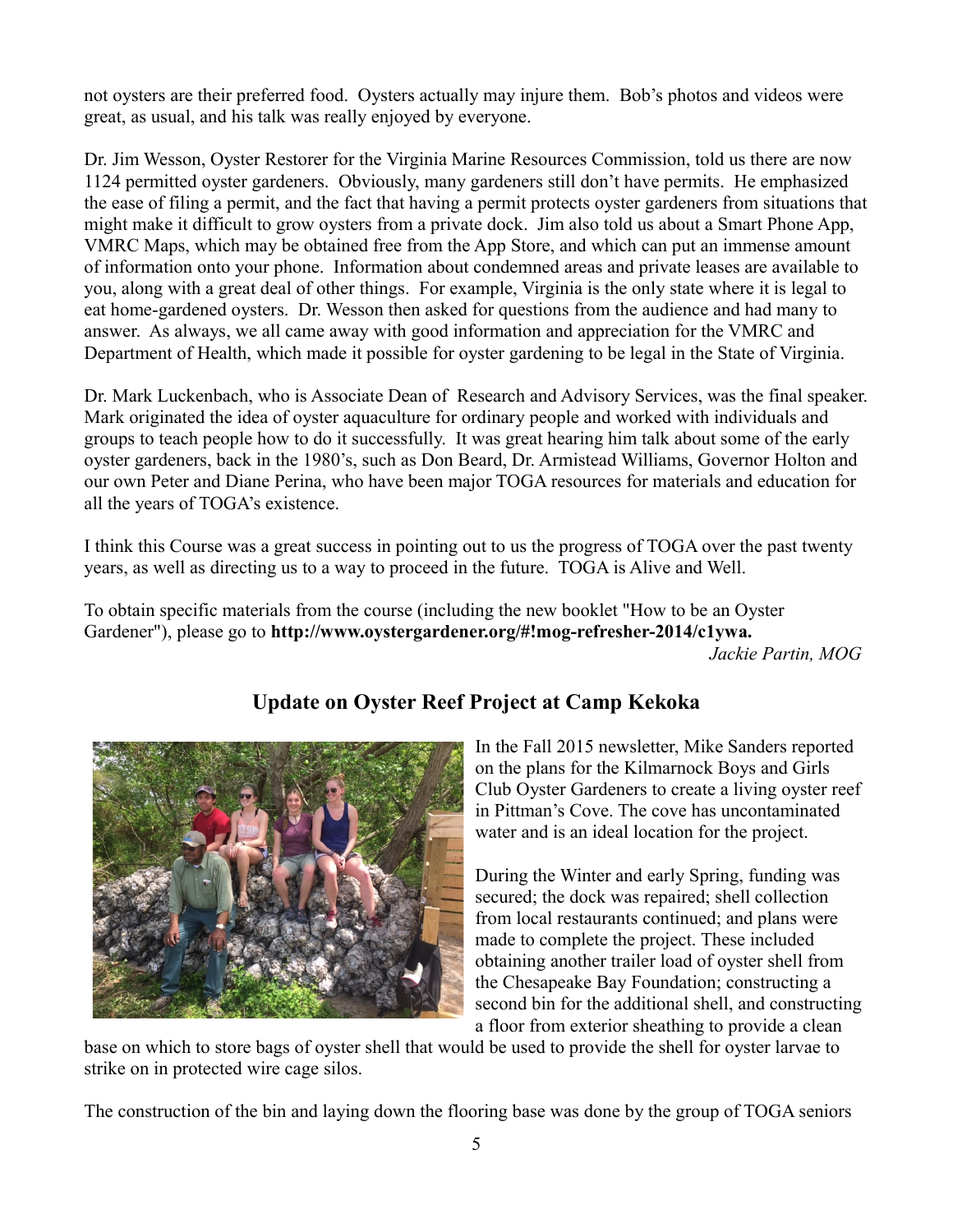who are volunteering on this project under the guidance of Madison Boyd. For moving shell off the trailer and into the bin and bagging the shell, Lady Luck was smiling on us.

Jessie Mandirola, a graduate student at James Madison University in Harrisonburg, Virginia, was looking to establish a partnership with a group through which she could work to test her master's thesis. It involves finding an economical substitute for natural oyster shell for the larvae to strike on, as natural shells are becoming scarce and expensive. Her thesis aims to prove that you can use shell made of concrete containing a high level of calcium carbonate to attract the larvae. (It has been documented that calcium carbonate on natural shell acts as a signal to attract larvae in the water column). Jessie is mixing the concrete and pouring it into molds she made to create the pseudo shells. To test her thesis she needed access to water. She was referred to TOGA and Mike Sanders and an agreement was reached that in exchange for providing TOGA help with our oyster reef project, we would let her use our dock in Pittman's Cove to hang bags with her concrete shells.

In early- and mid-June, Jessie and a group of fellow students came from Harrisonburg. They first helped us move about 60 bushels of shell from a trailer to the holding bins and then on the next occasion, helped us bag about 140 bushels of oyster shell into net bags. It turns out moving oyster shell is not an easy matter. They are very difficult to move with a shovel or mulching fork. Even a rake is not very effective. The best way is to scoop them with gloved hands into a bucket. It is very labor intensive and the students were great workers.

The bagged shell next had to be moved from the holding area to the dock where they were to be washed using a pump and water from the cove. (Larvae strike best on clean shell). For that project we got help from a group of young counselors-in- training from Camp Kekoka. Again, they were a great group of helpers.

At the time of this writing, holding silos for the bagged shell have been constructed and lined with filter cloth which will prevent the diploid larvae from escaping and encourage them to strike on the bagged oyster shell. The next steps are to move the silos into the water, fill them with the bagged shell, and seed the silos with purchased diploid larvae. After allowing three days to a week for the larvae to strike, we will either remove the bags and place them on the substrata for the reef that we have established with the remaining oyster shell, or if that is not yet quite completed, we will remove the filter cloth from the silos to allow free flow of water, oxygen and nutrients and move the bags when the base of the reef is completed. The results will be reported in the winter newsletter. *Klaus Boese, MOG*

#### **TOGA Volunteer Appreciation Party A Resounding Success**

More than 80 people showed up at the Piankatank Community League facility near Gloucester on Saturday, April 9th to enjoy great camaraderie with their fellow volunteers and to partake in some wonderful food and beverages at the 3rd Annual TOGA Volunteer Appreciation Party.

More than 1,000 fresh oysters in the shell and two gallons of shucked oysters were provided by TOGA to say thanks to our dedicated volunteers. The party was highlighted by several varieties of oyster stout beer brewed by Joe and Jay Crandall and members of their brewing club. Another highlight was the delicious fried oysters prepared by Chef Brian Wood and his daughter Katie. Add to this plenty of side dishes brought for the pot luck, and it was sure that no one walked away hungry. In addition there was a variety of wine, beer, lemonade, tea and coffee to wash it all down.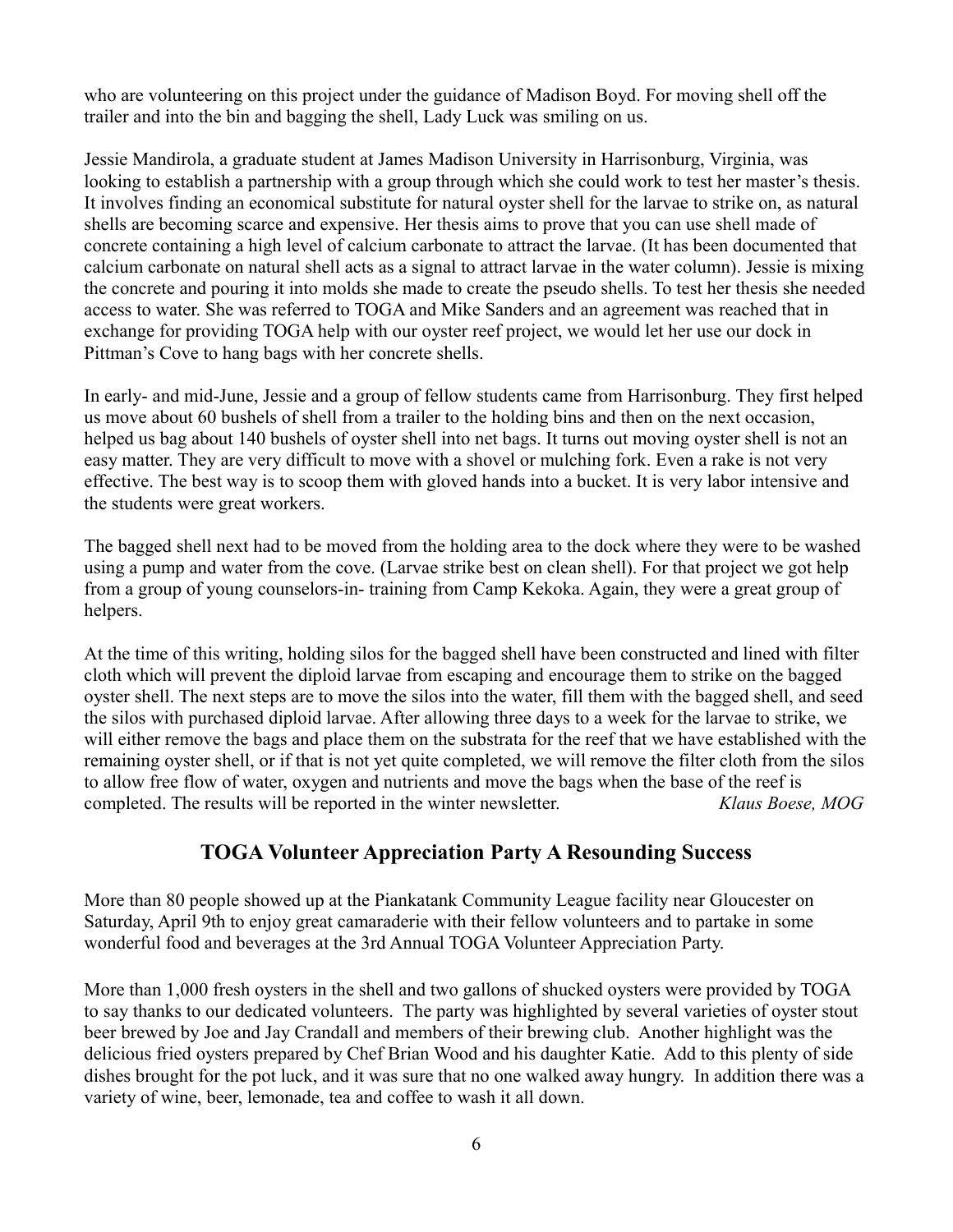"We wanted to say a great big thanks for the many hours donated by our TOGA volunteers, who are really the heart and soul of this organization," said TOGA President Mike Sanders. "Without these people and their interest in promoting oyster gardening, there would simply not be our Association, so it's important to come together at least once a year to swap stories, learn about oystering from each other, and just relax and have a good time," he said.

In addition to the scrumptious food, several volunteers walked out with some terrific prizes won in the raffle.

At the party there was a listing of upcoming events for more volunteers to sign up to assist. But if you couldn't make it and you want to enjoy the party next year, check out the upcoming events listed in this newsletter or on the website and just contact the coordinators and tell them you can help. We will especially need many volunteers at our new venue for the Oyster Tasting Event this year to be held at Good Luck Cellars near Kilmarnock. Please join in and earn your pass to the 4th Annual Volunteer Party in 2017!

#### **3rd Annual Middle School Writing Contest Opens to Encourage Students to Learn About Oysters**

After two very successful Middle School Writing Contests, the Tidewater Oyster Gardeners Association (TOGA) is sponsoring the 3rd Annual Middle School Writing Competition, with three prizes of \$150, \$100, and \$50 for first, second and third places respectively. The theme of the essays is "Consider the Oyster." The competition is open to all Virginia students in grades 6, 7 and 8. Home-schooled students are welcome to enter.

Prizes will also include gear from outdoor sports businesses and Supporting Members of TOGA. Winners will be announced and awards presented at the Tidewater Oyster Gardeners Association annual membership meeting at the Virginia Institute of Marine Sciences in January, 2017. The winner's parents, a mentor, or a teacher may be guests of TOGA for the presentation event. The winning entries will be read by the students at the awards program during the Annual Meeting.

The three top winners will be published on the TOGA website and may be published in other publications or websites, including the Virginia Outdoor Writers Association website.

Essays can be written about oyster life, history, recent developments, or even recipes with background from how the recipe came about. If you know Middle School students, please encourage them to enter.

Previous year's winners are now growing oysters in the floats they won for their essays. This is a great way to encourage youngsters to get involved with oysters.

The article should be written in WORD format and attached to an e-mail. The submissions can be made between now and the December 15, 2016, deadline. For more information go to **www.oystergardener.org**.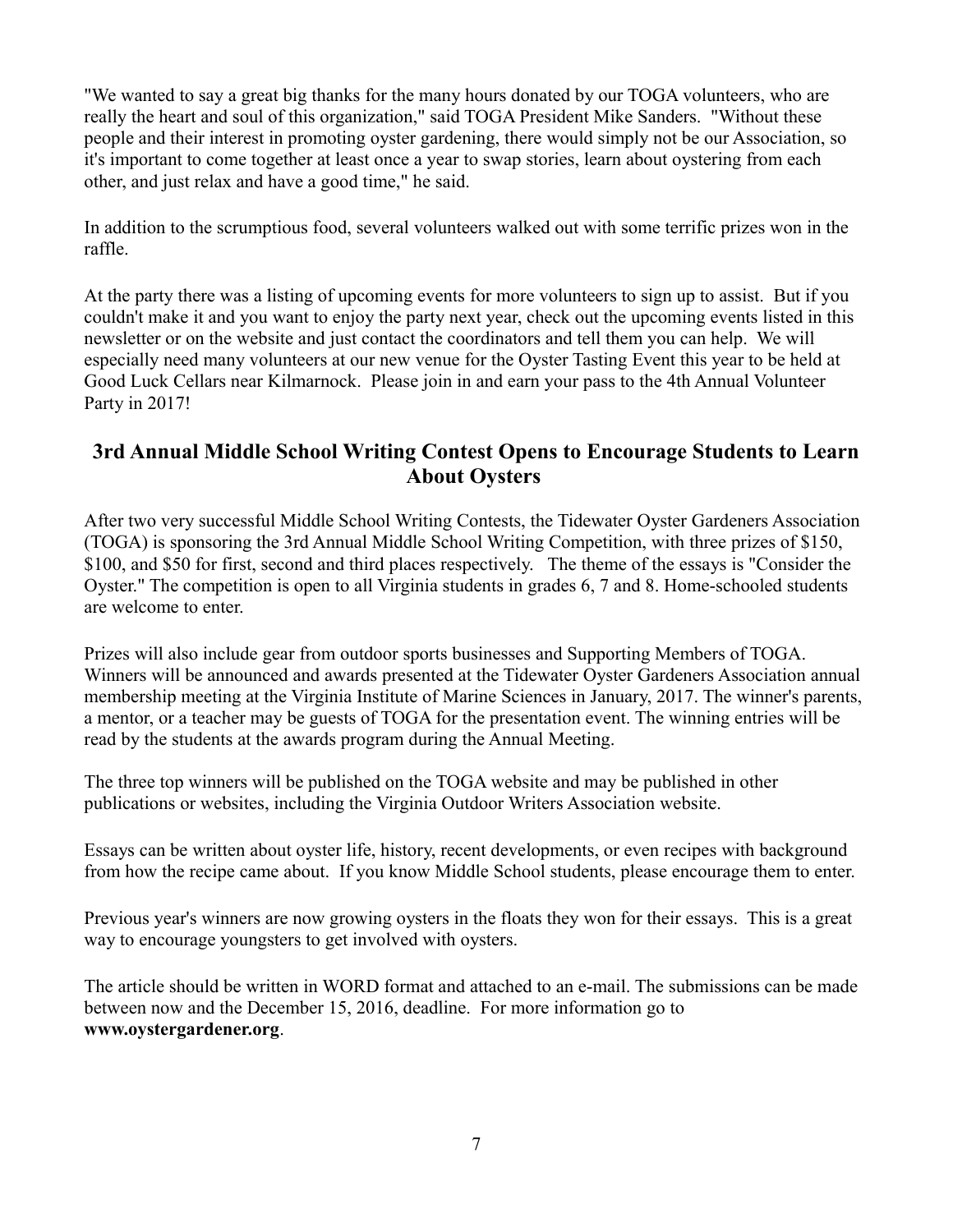#### **TOGA Assists St. Mary Star of the Sea School**



Sister Mary John, Principal at St. Mary Star of the Sea School in Hampton, found out about TOGA because of the 2015 TOGA-Sponsored writing contest which some of her students entered. The teachers and students needed a little help managing the oysters they were gardening for donation to the Chesapeake Bay Foundation for restoration. They had a new dock with rails for safety, but that made it hard to recover their floats for cleaning and harvesting. So Terry Lewis and Vic Spain made some flip floats and a light-weight davit so they could safely get the floats onto the dock. We also enjoyed talking with the students who were excited to be helping restore the Bay oysters. *Vic Spain, MOG*



#### **A Spot of Hope: Hokule'a visit to Hull Springs Farm**

The Hokule'a was constructed in 1975 by Polynesian Voyaging Society to promote Hawaiian indigenous culture. Modeled after traditional double-hulled sailing vessels used thousands of years ago by Polynesians, it has logged more than 150,000 miles since its maiden voyage.

In 2015 the Hokule'a embarked on a 3-year trip to circumnavigate the globe using no electronic navigational aids. The 60,000 nautical mile trip included educational stops with the purpose of drawing attention to the effects of climate change on our oceans. She arrived in Newport News in April with other stops on the James River and Tangier Island before arriving at Hull Springs.

At Longwood University's Hull Springs Farm in Westmoreland County, TOGA was one of 8 partners with Longwood University in hosting the arrival of the Hokule'a and its crew. The visit lasted from Wednesday evening May 11th through Friday May 13th. TOGA members Brian Wood, Tracy & Peggy Deihr and Laura Todd participated in the welcoming ceremonies and later displayed TOGA educational material for approximately 150 local students and the general public. The Hokule'a crew were impressed with TOGA's aquarium demonstration of oysters having filtered water in such a short amount of time. The partners were Erica Mall (Northern Neck Master Naturalists), Northern Neck Planning District Commission, Rappahannock Community College, Tidewater Oyster Gardeners Association, Virginia Department of Conversation and Recreation, Virginia Institute of Marine Science and Westmoreland County Public Schools.

For the farewell Friday morning, TOGA arranged for Sherry Swinson (Executive Director Longwood University Hull Springs Farm) to present Hokule'a Captain Nainoa Thompson with a copy of Tidewater Dynasty. Mr. Thompson had expressed during opening ceremonies that he had long been interested in Robert E Lee. For more information you may visit the following websites: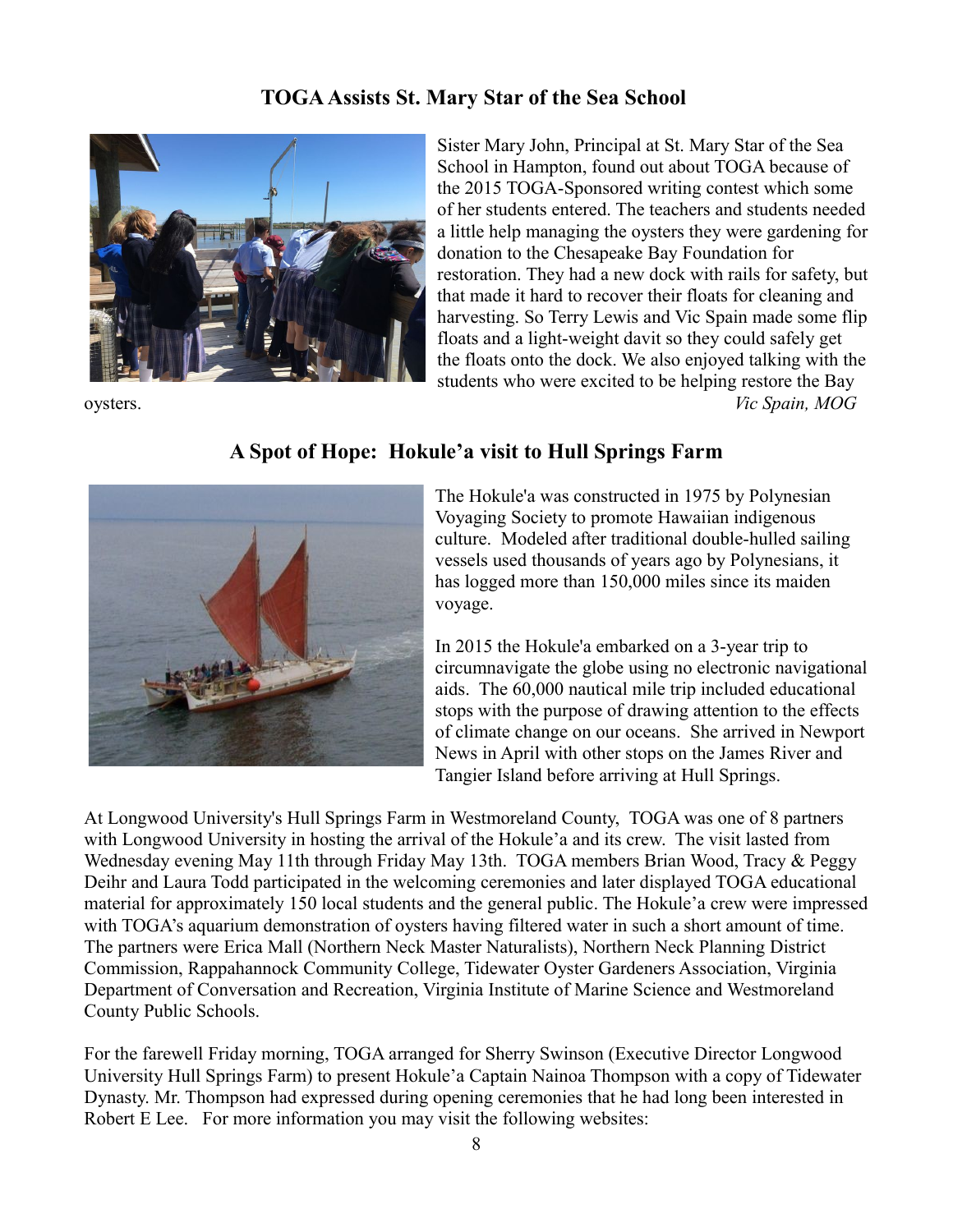**http://www.hokulea.com/hull-springs/, http://www.longwood.edu/cehs/64293.htm, http://www.farmvilleherald.com/2016/06/sailing-canoe-visits-hull-springs-farm/ and http://www.hokulea.com/** *Laura Todd, MOG, Ann Wood*

### **TOGA Supports Camp LUCEE, Longwood University's Camp for Environmental Exploration July 29, 2016**

This summer, Longwood University conducted environmental day camps at Hull Springs Farm for Westmoreland County fourth-, fifth- and sixth-graders. The program taught ways to protect the Chesapeake Bay coastline from erosion, and children also learned to identify plants, animals and aquatic life. There were also fun days of swimming and interpretive programs at neighboring Westmoreland State Park.

On July 29, Brian Wood and Laura Todd pitched in by setting up the TOGA educational oyster aquarium display for the campers. Longwood University students observed with the intention of including the material in future camp sessions they hope to conduct next year with continued TOGA assistance.

Students handled oysters while observing the other animals (mullosks, barnacles, crabs, mud worms, etc) that often use oysters as their sanctuary. For more information, visit **http://www.longwood.edu/2016releases\_64947.htm** *Laura Todd, MOG, Ann Wood*

### **Dues are due for 2015!**

If you received this newsletter in the mail, please check the year by your name on the address label. If it is 2015 or earlier, then 2016 dues are now due (unless you have paid in the last few weeks). If you believe there is an error, please contact Vic Spain at vicspain@rocketmail.com or 804-642-6764. Annual membership is \$15 (per family).

Please use the form below to update your membership. You may also use it simply to update your information. It is important that your address and email address are correct as that is our primary way of communicating with members. You may also share this membership form with a friend.

Members...

- •Receive newsletters with the latest oyster gardening information
- •Participate in educational events sponsored by TOGA
- •Learn about innovations in oyster gardening techniques
- •Benefit from the expertise of hundreds of others interested in growing oysters

Membership is \$15.00 for one year, individual or family. This ensures that you will receive regular newsletters and notice of upcoming events.

Please fill out the membership form below and send to TOGA, PO Box 2463, Gloucester, VA 23061 with a check for \$15.00 membership dues, payable to TOGA. If you want, you can make an additional donation to support TOGA's educational activities. You may include it in the same check.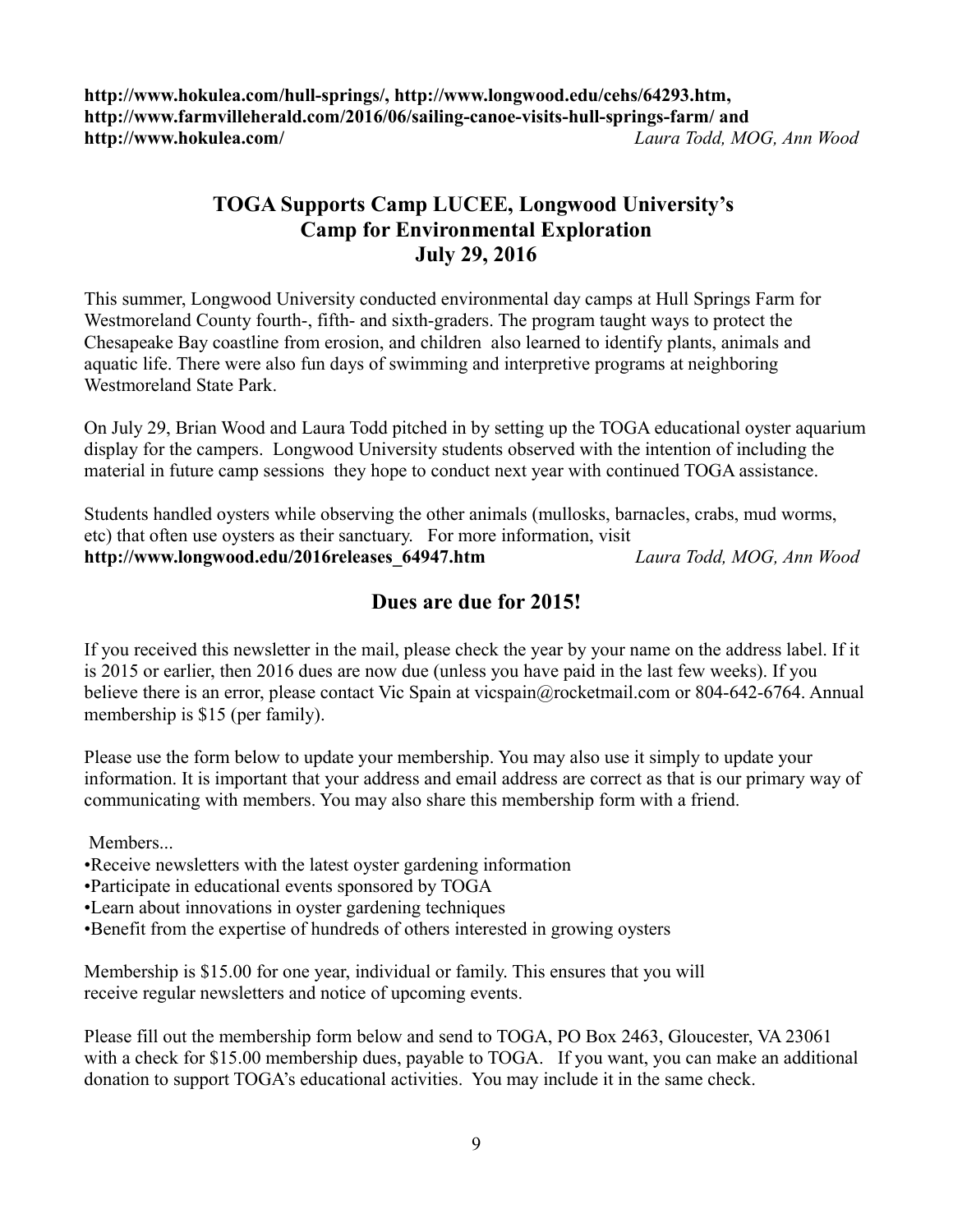|                                       | <b>TOGA Membership Form, Please Print Legibly</b>                                                    |  |
|---------------------------------------|------------------------------------------------------------------------------------------------------|--|
|                                       | Please enclose dues (\$15 per year per family) and return to TOGA, PO Box 2463, Gloucester, VA 23061 |  |
| Amount submitted \$                   | Comment                                                                                              |  |
|                                       | Check New member or Renewal Additional Donation                                                      |  |
| Name                                  |                                                                                                      |  |
| <b>Mailing Address</b>                |                                                                                                      |  |
| City, State, and Zip                  |                                                                                                      |  |
| Phone                                 | Email                                                                                                |  |
| Body of water where oysters are grown |                                                                                                      |  |

#### *LIST OF TOGA EVENTS FOR Fall 2016*

The following events are planned as of this printing. (\* indicates a major TOGA event)

 **August 30, September 14 and 24- Work days for Float Building** – Event Coordinator: Charles Yarbrough, caspery@verizon.net. All workdays are at 136 Arrowhead Drive, Weems, VA 22576 starting at 10:00am.

**\*September 17-18- Stratford Hall Wine and Oyster Festival-** Event Coordinator: Brian Wood, awood45858@aol.com. Stratford Hall, 9am-6:30pm on Saturday and 9am-5:30pm on Sunday, www.stratfordhall.org

 **September 23-24 Guinea Jubilee-** Event Coordinator: Terry Lewis, lewistmn@msn.com Abingdon Ruritan Club, Guinea Road, Gloucester, 3pm-6pm Fri. and 9am-5pm Sat.

**September 25- Northern Neck Land Conservancy Boots and BBQ-** Event Coordinator: Klaus Boese, Juggs Farmhouse along the Rappahannock River on Sabine Hall Farm in Warsaw VA., 1-4pm.

**\*October 1 – Float Workshop-** Event Coordinator: Charles Yarbrough, caspery@verizon.net VIMS, 10am-2pm

**October 16- Rosewell BBQ at the Ruins-** Event Coordinator: Vic Spain, vicspain@rocketmail.com The Rosewell Foundation, Gloucester, 1pm-4pm

**\*October 29- Half Shell Oyster Tasting-** Event Coordinator: Brian Wood, awood45858@aol.com Good Luck Cellars, Kilmarnock,11am- 4pm

 **November 4- Urbanna Oyster Festival-** Event Coordinator: Lou Castagnola, clouis710@cox.net Urbanna, 8am-2pm

**November 19 Taste of Fall-** Event Coordinator: Ben Smith, Ben\_Smith@verizon.net Tides Inn, Irvington, 11am-5pm

**January 14 – 2017 Annual Meeting-** Event Coordinator: Mike Sanders, sndrsmich@gmail.com VIMS Gloucester Point, 2pm-4pm



Our newsletter was paid for by funds generated from the sale of Chesapeake Bay license plates. These funds also help pay for the MOG course.

See **http://dmv.virginia.gov/exec/vehicle/splates/info.asp?idnm=CB**